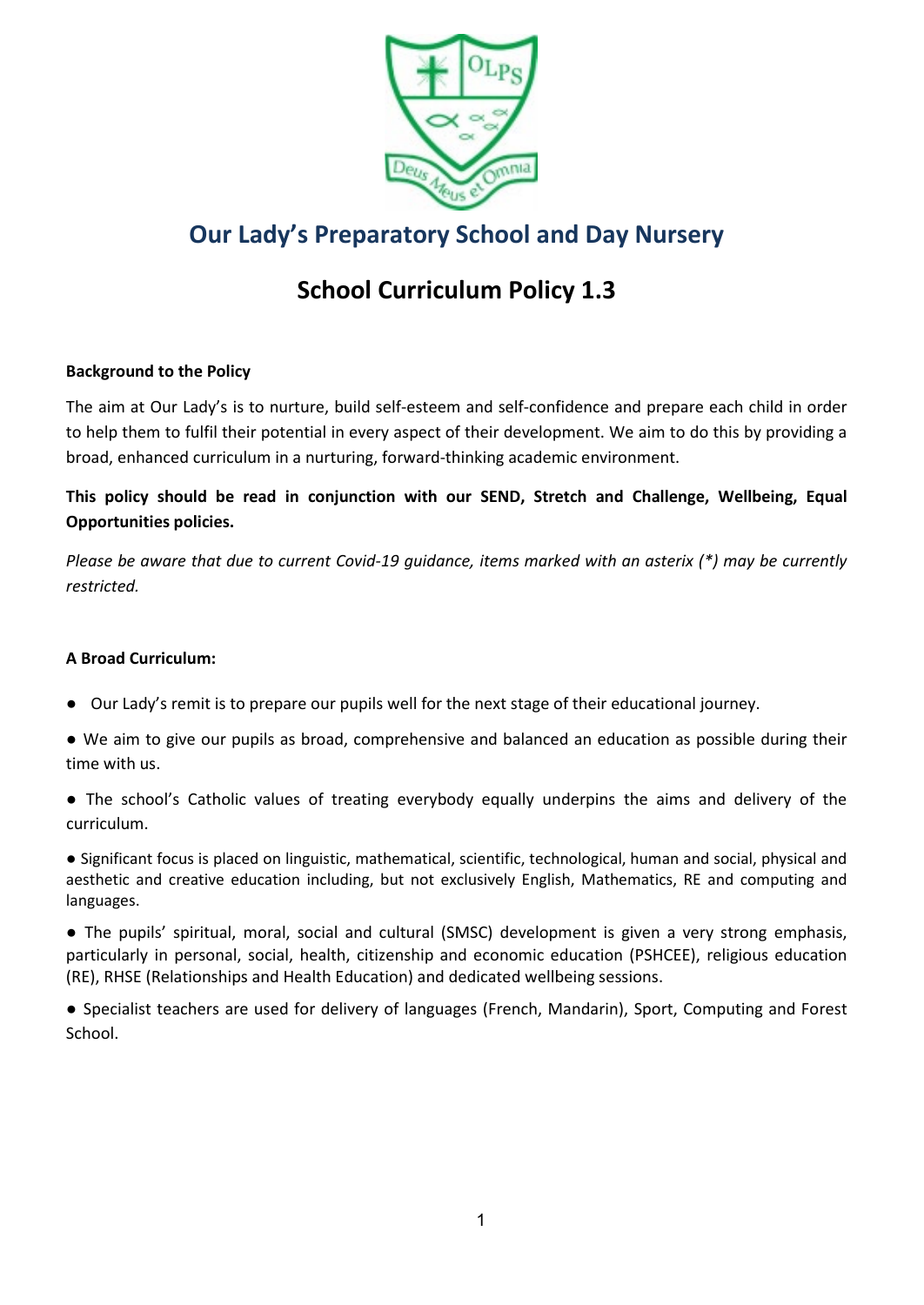# **Aims of the Curriculum**

At Our Lady's we undertake to:

- Promote a love of learning and develop intellectual curiosity.
- Have high expectations of the children and ourselves.
- Develop the key skills of numeracy, literacy, speaking and listening, maths and computing at all stages and across the curriculum.
- Raise levels of attainment for all pupils; enabling them to achieve their personal best and to celebrate their achievements.
- Take into account the needs, aptitudes and abilities of all our children, including those with an EHC plan (if present).
- Develop confident, disciplined and enquiring learners who are able to make informed choices. All our pupils are given excellent opportunities to learn and make progress, not just within the classroom, but in their outdoor learning as well.
- Where appropriate, prepare pupils to the standards and style of entrance examinations to senior schools most suited to their abilities and temperament.
- Foster self-esteem and personal responsibility, linked to respect for the needs and feelings of others.
- Encourage open, considerate and positive relationships between all members of the school as a whole.
- Ensure equal opportunities in relation to gender, race, class, special needs, and belief.
- Show respect for all cultures and nationalities.
- To promote pupils' spiritual, moral, cultural, mental, physical, aesthetic and practical development.
- Ensure that the fundamental British values of democracy, rule of law, individual liberty, respect and tolerance for different faiths and beliefs is at the core of our curriculum – please refer to 'Prevent Policy' and 'Equal opportunities Policy'
- To raise pupils' awareness of the potential dangers of the internet, of political indoctrination, grooming and of abuse.
- Provide a safe, happy learning environment.
- Foster a thoughtful attitude towards the immediate and wider environment around us.
- To celebrate pupils' achievements and success through a variety of school rewards, activities, performance and displays and by individual commendation.
- To monitor, evaluate and act upon the quality of the planning, delivery and consistency of provision of the formal curriculum regularly.

Across all elements of the curriculum, Our Lady's places great importance in and takes great pride in preparing pupils for the opportunities, responsibilities and experiences of life in modern British society. This is accomplished through different facets of the curriculum, particularly through PSHCEE, RHSE, History,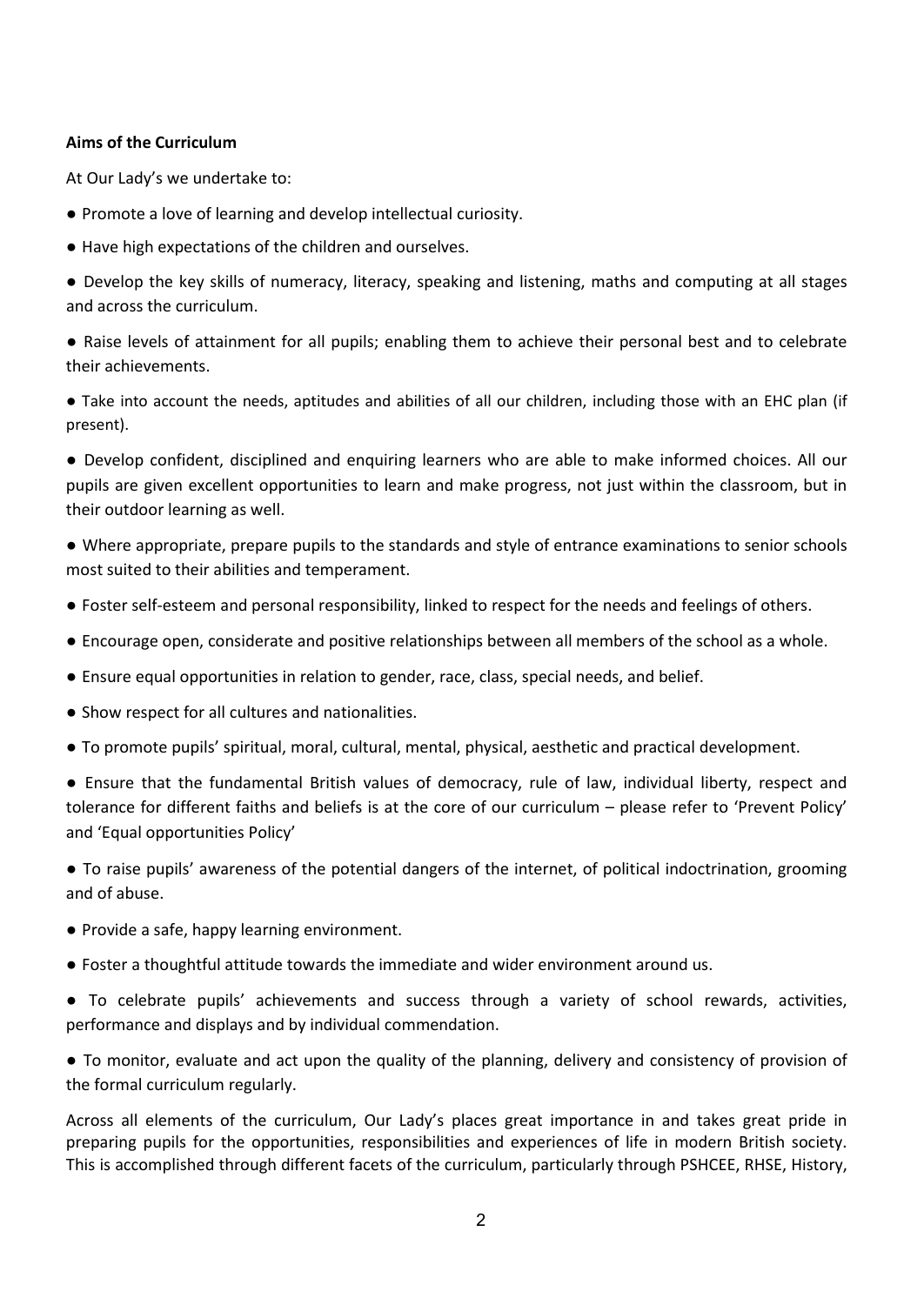and Religious Education. Our vision enables teachers to plan and implement fully a programme that embeds the tenets of British values.

The promotion and fostering of understanding and appreciation of fundamental British values is supplemented by extra-curricular events, such as visits from prominent figures in the area / region (such as the local Fire Service) and school assemblies.

The curriculum is monitored by senior leaders to ensure no indoctrination or political ideology exists in any studies.

#### **The Preparatory School (Prep I - IV)**

The syllabus for each academic subject is planned in accordance with the New National Curriculum (supported by commercial schemes of work purchased by the school) keeping in mind the requirements of 11+ entrance examinations.

In Preps I to IV (Years 3 to 6), the syllabus content and skills taught in mathematics, English, computing, science, history and geography are broadly in line with the New National Curriculum. The National Curriculum is a key resource but we aim to take most children well beyond the level expected at the end of Key Stage 2.

The Preparatory School teachers use other resources, including White Rose Maths and Classroom Secrets, to support the New National Curriculum in these core subjects. Plan Bee and other resources are used to complement the National Curriculum in Science.

For the non-core subjects, teachers use varied resources to complement the guidelines of the National Curriculum. Computing, French, Spanish, Mandarin, Forest School, Music, swimming, football and PE are taught by specialist teachers and plan their syllabuses with input from the class teachers so teaching is cross-curricular.

Verbal and Non-Verbal Reasoning are introduced in Prep II, following pupil books from Galore Par. These allow the children to access techniques and examples that they will meet in external GL or CEM tests.

By Prep IV (Year 6), children who are moving on to independent or grammar schools are offered appropriate practice papers in preparation for their entrance examinations.

The RE syllabus follows the "The God Matters" programmes of work, complemented by other resources which includes the study, beliefs and practices of other major religions.

Throughout the School, PSHCEE and wellbeing is an integral part of the curriculum and is taught in line with the School's ethos and aims. Whilst the children will have timetabled lessons, underpinned by Laughology schemes of work, it is not only taught in isolation and is the responsibility of all staff in contact with the children. The syllabus is delivered through subject teaching, circle time, assemblies, church services, charity / community involvement, outings, class roles and responsibilities and guest speakers. Teaching on protected characteristics are included within the PSHCEE Scheme.

In addition, discrete lessons embedded in the School's computing curriculum are provided to cover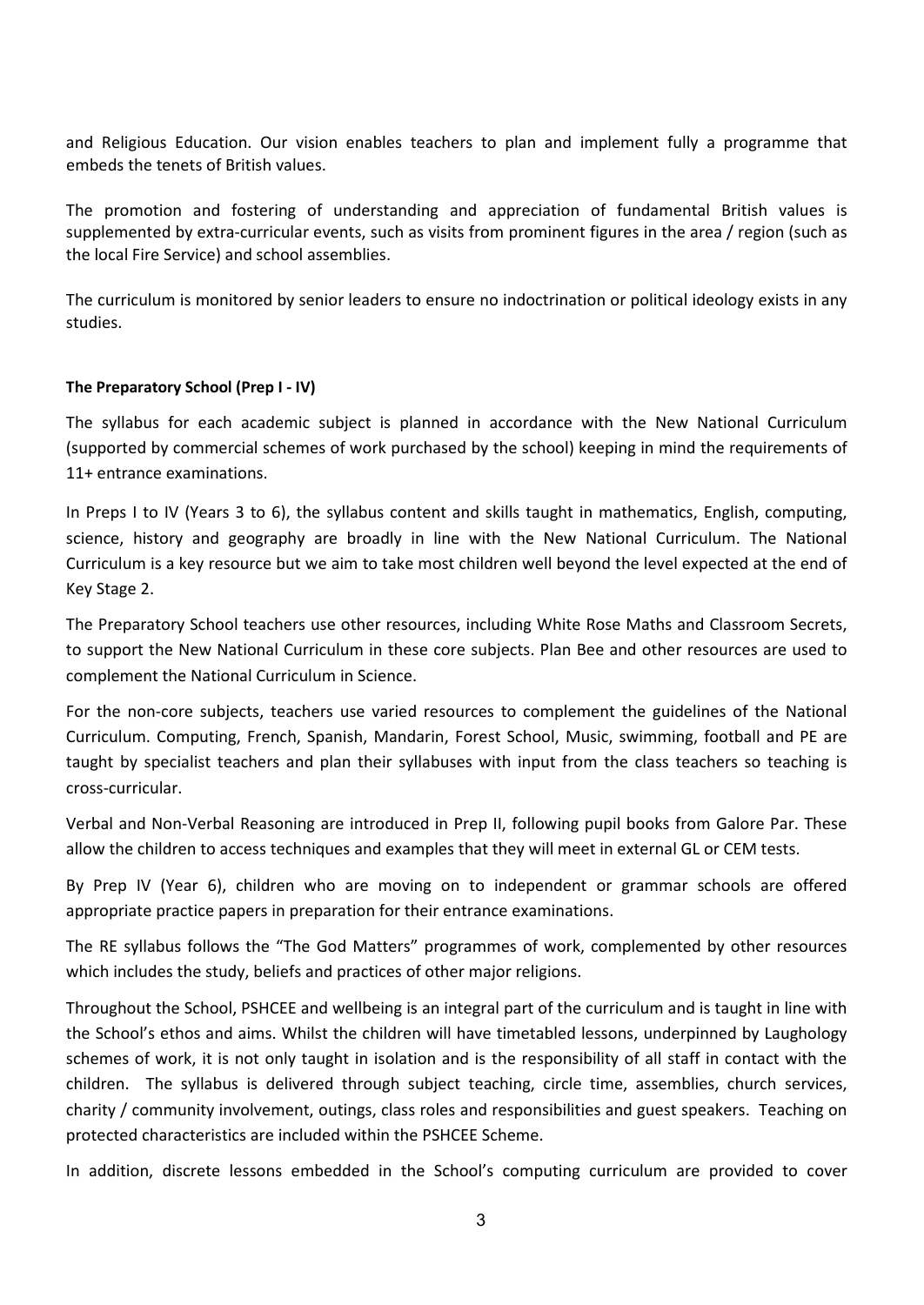personal safety including e-safety and cyberbullying.

# **Please refer to the Health & Safety, RSHE, Anti-Bullying, PSHCEE and Prevent Duty policies.**

All staff are given electronic copies of "Keeping Children Safe in Education" (updated in September 2021) and must be aware of its implications in relation to the safety and safeguarding of children.

# **The Role of the Subject Co-ordinators**

Each subject has a lead teacher in the School. In brief, the role of the subject co-ordinator is to:

- Provide a strategic lead and direction for the subject
- Advise and support colleagues on issues related to the subject
- Advise and support colleagues with regards to stretching and challenging all pupil, including the moreable, in their subject area
- Provide efficient resource management for the subject
- Monitor schemes of work from EYFS to KS2
- Carry out scrutiny of work for a subject/s across the school
- Update the Director of Studies on the strengths and areas of development of the subject and strategies for improvement

#### **Homework**

We inform parents of the homework provision at Our Lady's pertaining to children from Reception upwards. At the beginning of every Autumn Term, a homework timetable is discussed with parents. As we are a small school, any issues or worries surrounding homework are addressed very quickly with each child and / or parents.

From Infant I upwards, teachers use homework books where their work is recorded and monitored by the class teachers.

# **Day Trips\***

Trips and outings are regarded as part and parcel of the curriculum. All children from Reception upwards avail of at least one theatre trip and at least one outing to an establishment that ties in with a topic that children have covered in a particular subject during the year. Residential trips take place, usually towards the end of the final term in Prep IV.

There are also visits by fire officers, police officers, army personnel, religious leaders and representatives of charitable organisations. Professional workshops are delivered through outside agencies; these workshops are linked to topics being taught in the classrooms.

# **Special Educational Needs**

# *Please refer to the separate Special Educational Needs & Disability (SEND) Policy.*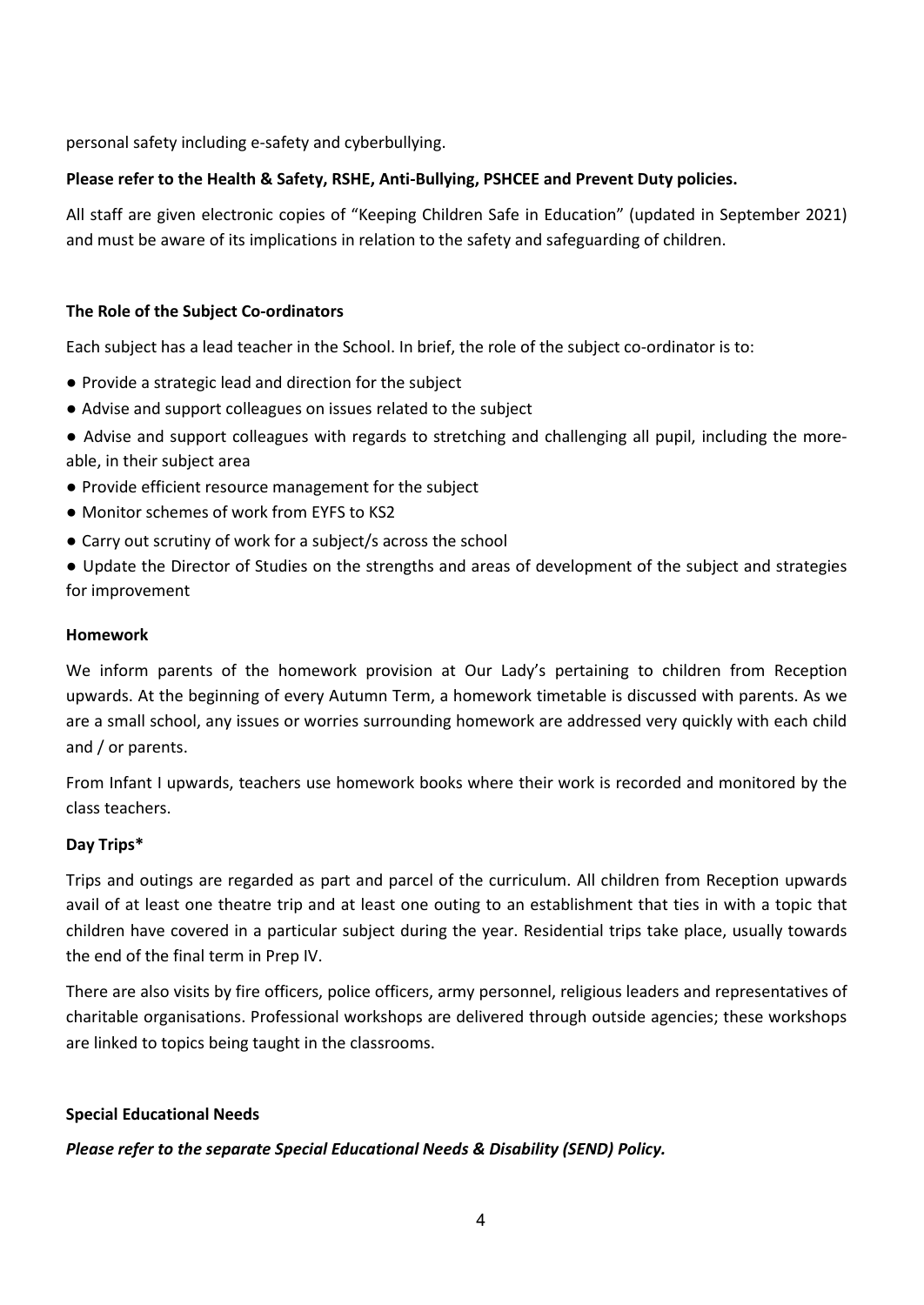#### **Able, Gifted and Talented**

# *For further information, please refer to the Stretch and Challenge Policy.*

#### **Assessment and Reporting**

Our Lady's aim to keep parents well informed about their child's progress. Teacher/Parent meetings are organised for all year groups to allow for face-to-face dialogue\* to discuss a child's progress and overall development. There are three of these formal occasions each year but other more informal occasions on a more regular basis.

Parents receive reports on their child's progress for the term in the salient subjects at the end of the Autumn and Spring terms and a lengthy written report detailing the progress of the child, in each subject, at the end of the Summer term.

Assessment is an essential part of the teaching process. Regular assessments are made of pupils' work to establish a level of attainment, aid development and to inform future planning. Teachers use assessment information, including marking, to track the progress of individual pupils and the Director of Studies and Deputy Head use it to monitor how effective the teaching and the curriculum is.

Foundation Stage children are continually assessed through observations and their success is regularly recorded. Regular reports to parents give clear accurate and useful information on their children's progress.

*For further information, please refer to the Assessment, Recording and Reporting Policy and Marking Policy.* 

# **Equal Opportunities**

The school and nursery is committed to the principle of equal opportunity. Every child is treated as an individual and if the school feels that a child is not able to access all the subjects offered in the curriculum e.g. languages, this will be discussed fully with relevant parents.

With children that have an EHCP we plan in accordance with their specific requirements. Children who are able and gifted, those that have EAL and SEND concerns will also be taken into consideration through the work of the SENDCo, EAL Coordinator and Stretch and Challenge Coordinators when planning and delivering the curriculum.

# *Please refer to the Equal Opportunities, Stretch and Challenge and SEND Policies.*

# **Welfare and Safeguarding of Pupils**

Children are taught to keep themselves safe in school and out of school e.g. Road Safety, online/IT safety including cyberbullying and, when appropriate, use of the internet and social media for nefarious means. Parents are provided with monthly online safety newsletters. They are also made aware of Child Protection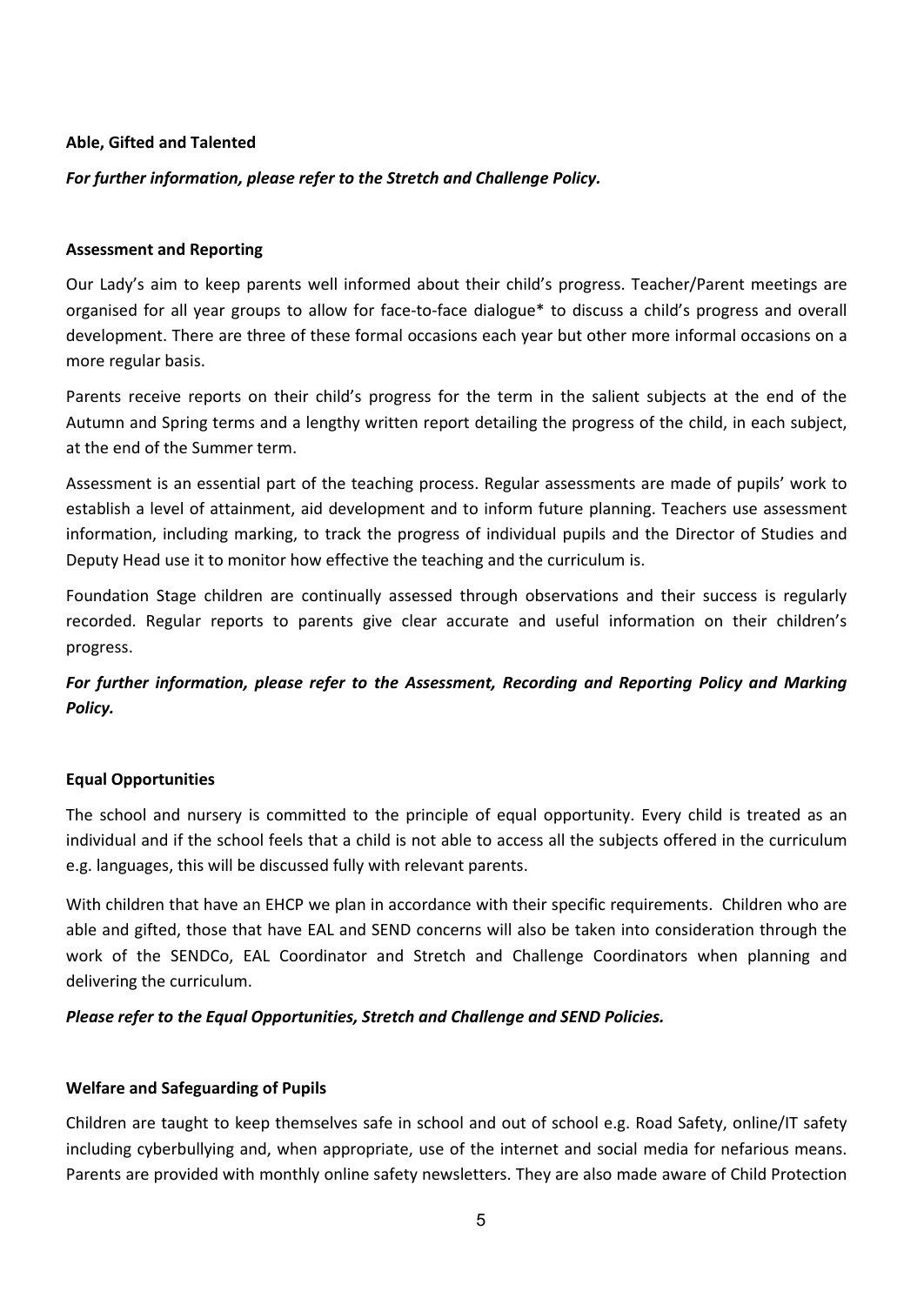(Safeguarding) procedures, so they understand what to do if they are concerned about their welfare. This is done through PSHCEE and visits from the likes of the fire brigade and the police etc. Information sites that offer particularly good advice, for parents and school, about online safety are:

The UK Safer Internet Centre (www.saferinternet.org.uk)

CEOP's Thinkuknow website (www.thinkuknow.co.uk)

*Please also refer to our Child Protection (Safeguarding) Policy and the other policies within the Safeguarding portfolio.*

# **Monitoring & review**

Subject Co-ordinators, Director of Studies and the Deputy Head monitor the way subjects are taught throughout the school. They examine long and medium term aims and objectives and ensure that appropriate teaching strategies are used. Subject co-ordinators also have responsibility for monitoring resources for their subject and how these are managed.

The class teachers are responsible for the day-to-day organisation of the curriculum. They monitor the weekly lesson plans, ensuring that all classes are taught the full requirements of the agreed schemes of work, and that all lessons have appropriate learning objectives. It is the responsibility of the class teacher to ensure that all pupils in their class make progress and to monitor that individual needs are met. In the event of any difficulties, lack of progress or requirement for curriculum modification, the class teacher will liaise with the SENCO and the parents concerned.

The Director of Studies and Deputy Head compile the results of formal testing. Teachers analyse the results of formal tests and highlight any trends to the Director of Studies and the Deputy Head at formal staff meetings.

# **Staff Development**

In-service training is provided in order to update and improve standards of teaching and learning. Teachers also attend courses provided by local LEAs or other private companies such as ISA and ISI as and when it is deemed necessary and after consultation between teachers and relevant senior managers. Initiatives in curriculum development and teaching and learning styles are monitored to ensure teachers are wellequipped to deliver the curriculum effectively.

The School will review this policy every year and any guidance or advice published by the DfE, ISI and/or other relevant bodies will be monitored on an on-going basis, in the event that ad-hoc amendments or revisions are appropriate outside of this timeframe.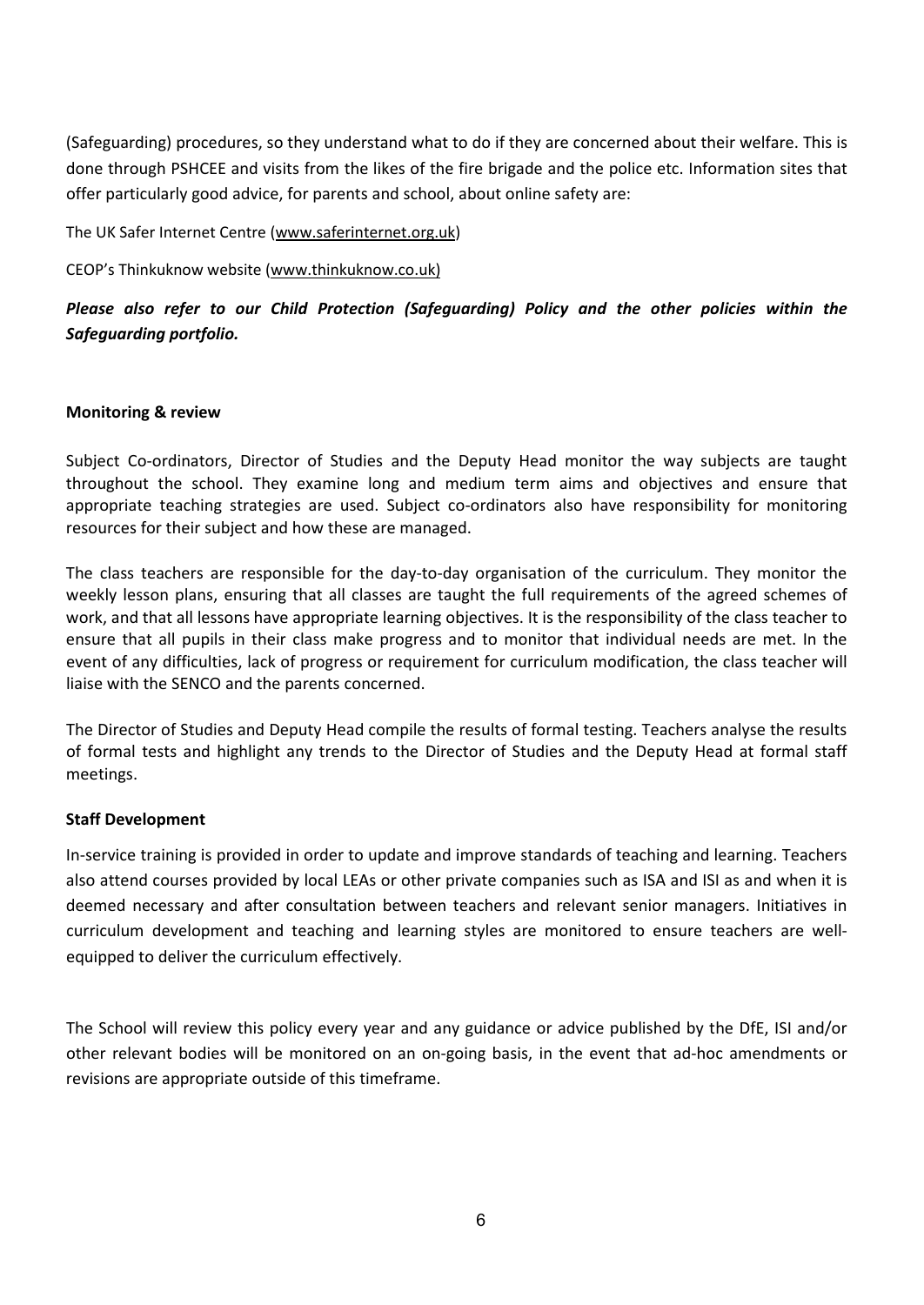**Reviewed: 18 November 2021**

**Signed:**

 $\mathbb{Z}$ 

**Simon Cassell Deputy Headteacher** 

**To be reviewed: 12 months from "Reviewed" date**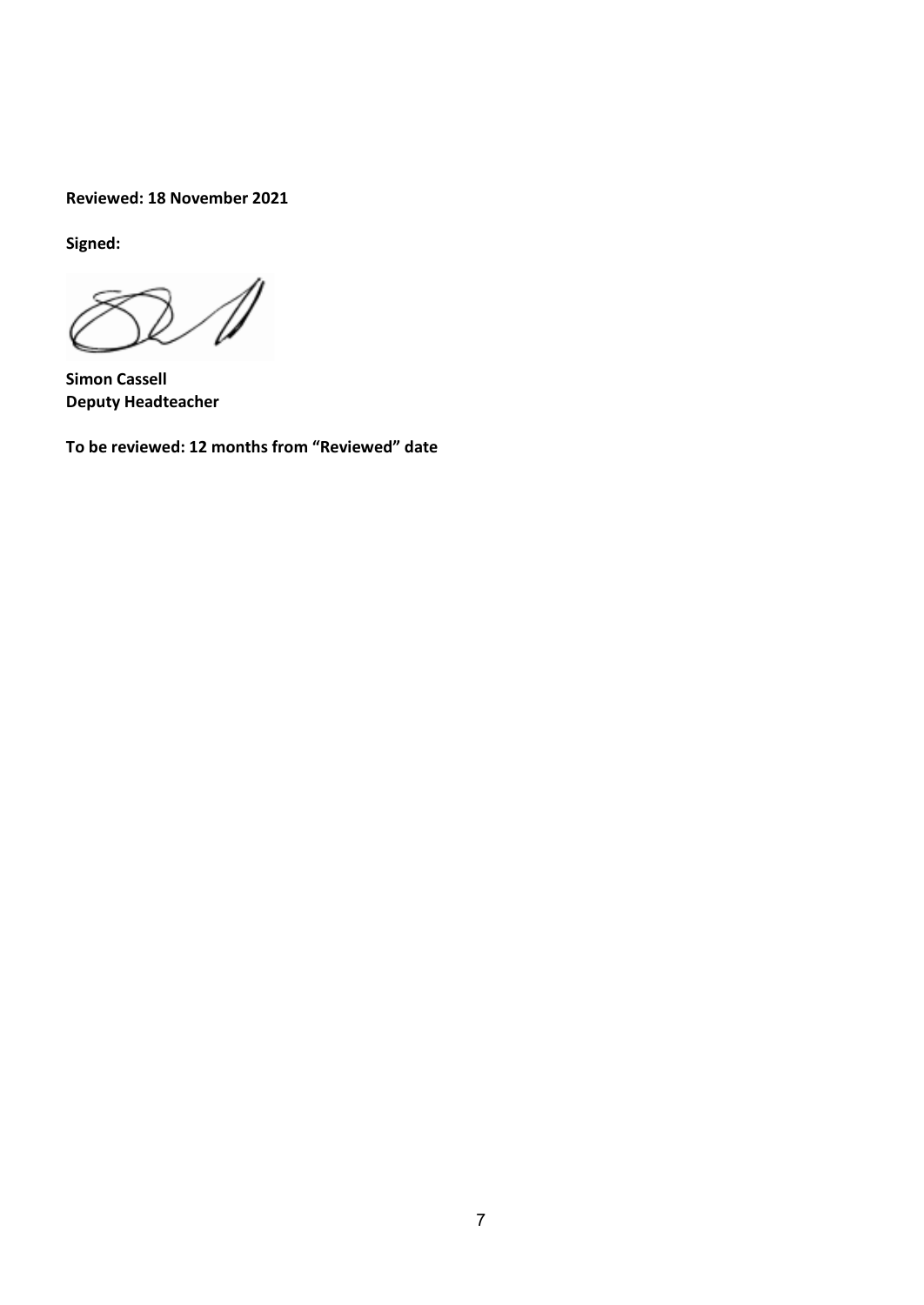# **Appendix 1**

# **Reception Year Curriculum Policy 1.3**

At Our Lady's School we pride ourselves on viewing each child as an individual. We firmly believe that all children have the potential to achieve great things given the opportunity and the right foundations in their Reception year. Our values are underpinned by our Catholic roots, and help guide us and the children on the beginning of this educational journey. At Our Lady's we follow the Statutory Framework for the Early Years Foundation Stage.

# **Four Guiding Principles**

Our practice is shaped by four guiding principles:

**A Unique Child** - Every child is a unique child who is constantly learning and can be resilient, capable, confident and self-assured.

**Positive Relationships** - Children learn to be strong and independent through positive relationships.

**Enabling Environments** - children learn and develop well in enabling environments, in which their experiences respond to their individual needs and there is a strong partnership between practitioners and parents and carers.

**Learning and Development** - Children develop and learn in different ways. The framework covers the education and care of all children in early years' provision, including children with special educational needs and disabilities

This policy, alongside the Stretch and Challenge Policy, sets out how we aim to achieve these goals.

The Reception Curriculum is guided by the new EYFS Statutory Framework, including use of the Progress checks at 2/3 and the EYFS profiles. The seven areas of learning are key to all our work throughout EYFS in the Nursery and in the School:

- communication and language
- physical development
- personal, social and emotional development
- literacy
- mathematics
- understanding the world
- expressive arts and design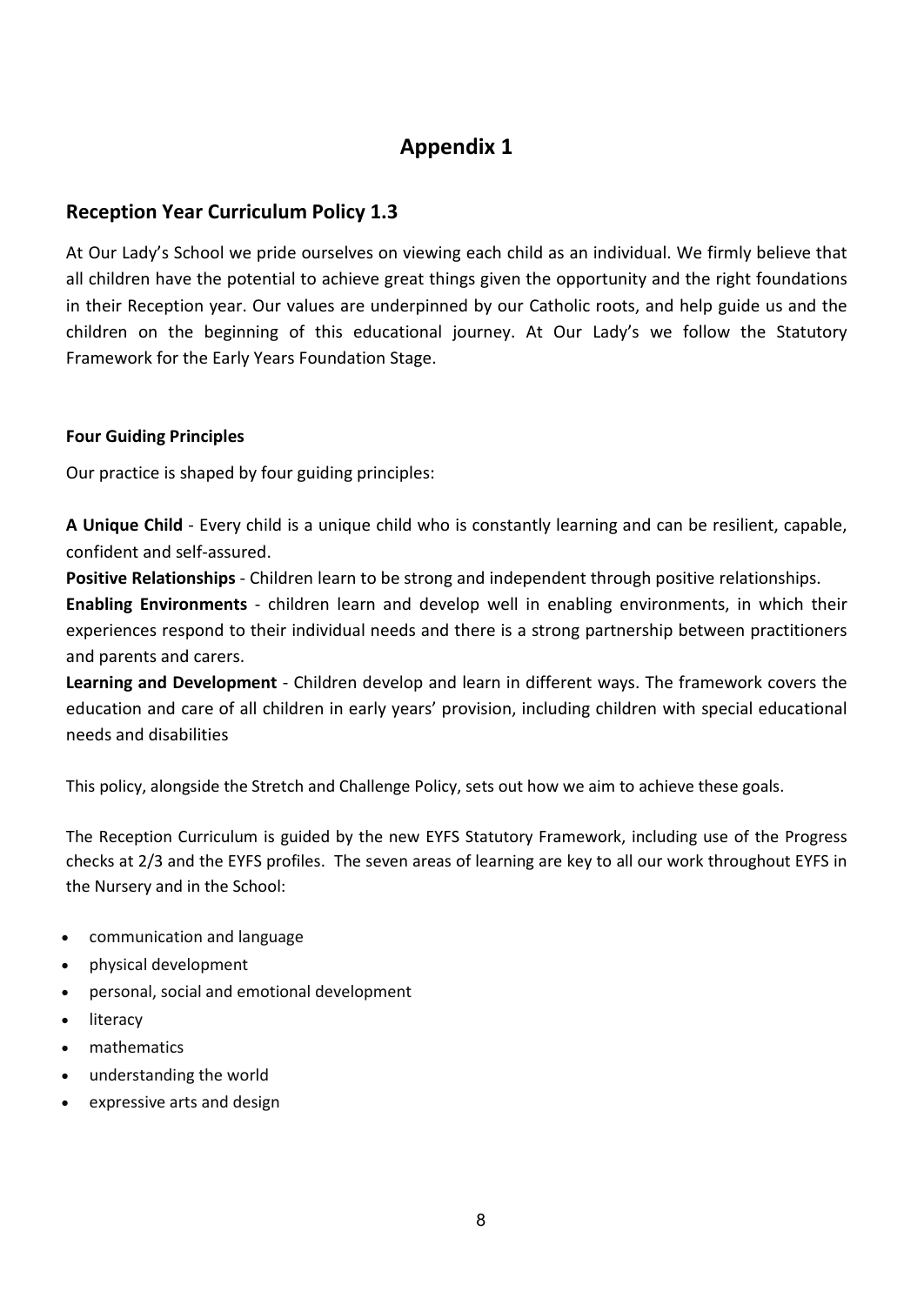We aim to achieve this by:

- Providing high quality, inclusive education for all pupils by providing a relevant curriculum led by practitioners who understand the specialist nature of early years' practice.
- Acknowledging the importance of play in all aspects of pupils' learning.
- Providing learning activities and opportunities which values the inquisitive nature of the pupil and allows them to develop as autonomous learners, showing initiative and independence.
- Having high expectations of our children from the outset.
- Following the EYFS Framework, but where appropriate stretching beyond this based on the needs of the individual child.
- Following the seven areas of learning and development set out in the Statutory Framework for EYFS.
- We value all seven areas of learning and development and understand that they are connected to one another and are all equally important.
- All areas of learning are underpinned by the four guiding principles of the EYFS.
- Providing a curriculum which provides for all areas of a pupil's development.
- Giving children daily opportunities to develop their reading, writing and mathematical skills.
- Creating a stimulating and enabling environment, where working walls and interactive displays are used to scaffold children's learning.
- Understanding that emotional wellbeing is seen as paramount to successful learning and assisting children in learning to self-regulate.
- Valuing past learning and using this as a basis for future progress.
- Acknowledging individual differences and treating all pupils equally, regardless of age, attainment, ethnicity, gender, language and special education needs.
- Valuing the contribution parents make and establish an atmosphere of trust and respect between home/nursery/school.
- Using observation and continuous assessment as planning tools for future learning.
- Developing language skills i.e. fluency, coherence and understanding by providing opportunities to 'talk', as well as access to language through stories, songs and rhymes. This in turn will develop listening skills.
- Moving the emphasis from a more child-led informal approach to learning to a more formal style of whole class teaching as the year progresses.

# **The Reception Year**

All children joining Our Lady's, will undertake a Baseline Assessment (GL) during the first half term of Reception alongside teacher initial assessment, in order to ascertain individual stages of development, strengths and needs. They will be tested again using the GL Progress Assessment Tests towards the end of the Summer term to ascertain their progress over the year (EYFS Profiles).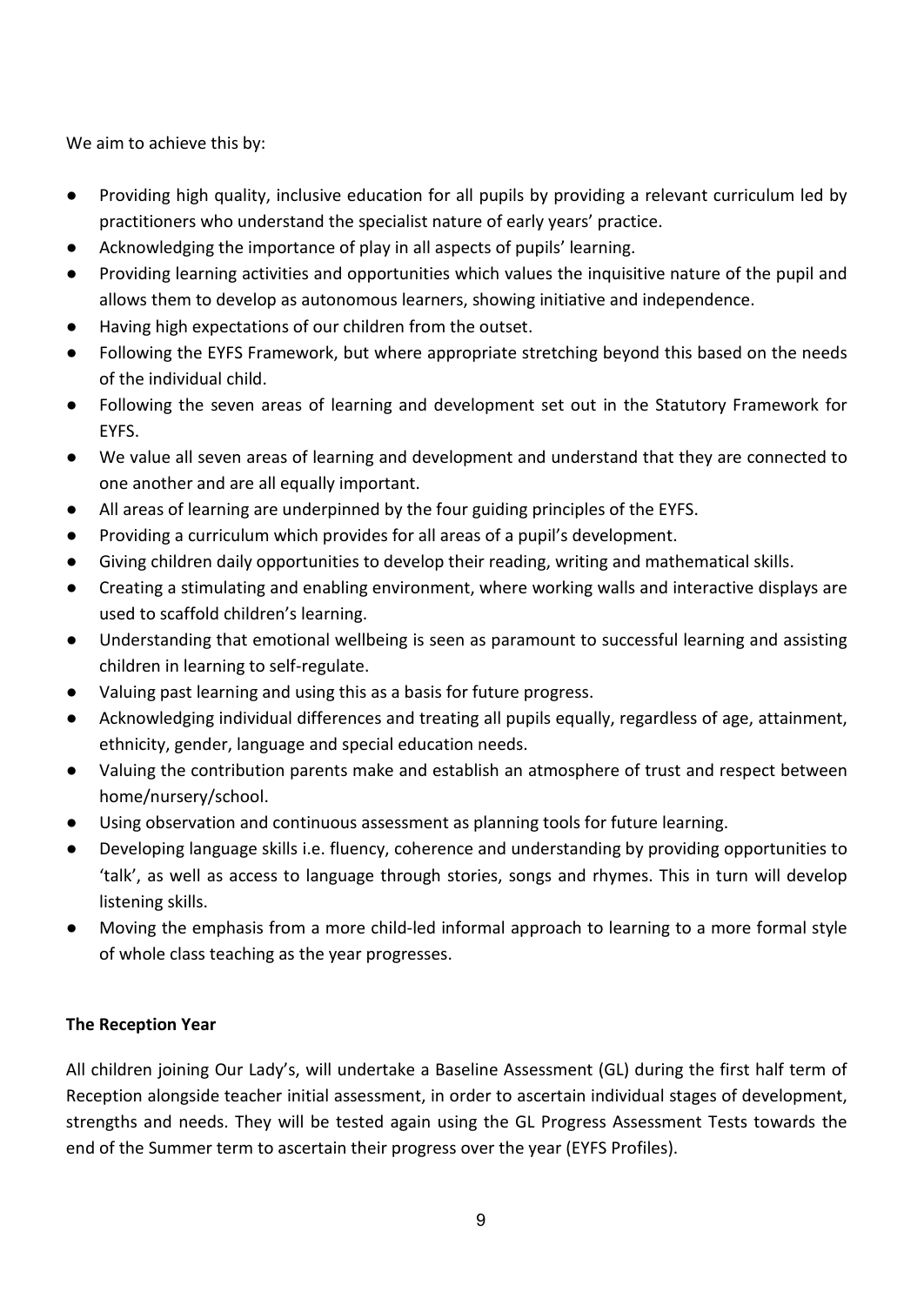We use the Development Matters guidance to understand and support each child's development pathway and to make best-fit judgments about whether a child is showing typical development for their age. The development statements are used to identify possible areas in which to challenge and extend the children's current learning and development.

This style of teaching depends on careful and flexible planning taking into consideration the need to incorporate child initiated learning, including the involvement of subject specialist teachers in Music, French, Mandarin, P.E., swimming and Forest School.

The school incorporates 'Forest School' activities at designated sites that enhance the children's creative development, their knowledge and understanding of the world, as well as thoroughly enjoying the outdoors. The Forest School leader liaises with the class teachers when planning Forest School lessons, so that links can be made to subjects such as science, English, mathematics and project work.

# **Assessment in Reception**

At Our Lady's, we make regular assessments and records of children's learning, and we use this information to ensure that future planning reflects the identified needs of each child. In the Foundation Stage, assessment mainly takes the form of observation and this involves the teacher and other adults, as appropriate. The collection of assessment data in the Foundation Stage is a statutory requirement.

Tapestry is used as the primary means of recording and assessing children's development in Reception. This enables parents to access their children's developmental records, as well as being able to provide their own developmental observations. The class teacher keeps examples of each child's work in designated books and folders along with progress and assessment records. This is shared with parents at termly parent/teacher meetings. At the end of the Foundation Years, if a child is continuing their education at Our Lady's, records and profiles are shared with the appropriate teachers in order to plan for the next stage of development and education of that child. If children are moving to other schools, children's profiles are sent on to receiving schools.

# **Staff Development**

In-service training is provided in order to update and improve standards of teaching and learning. Teachers also attend courses provided by local LEAs or other private companies such as ISA and ISI as and when it is deemed necessary and after consultation between teachers and relevant senior managers.